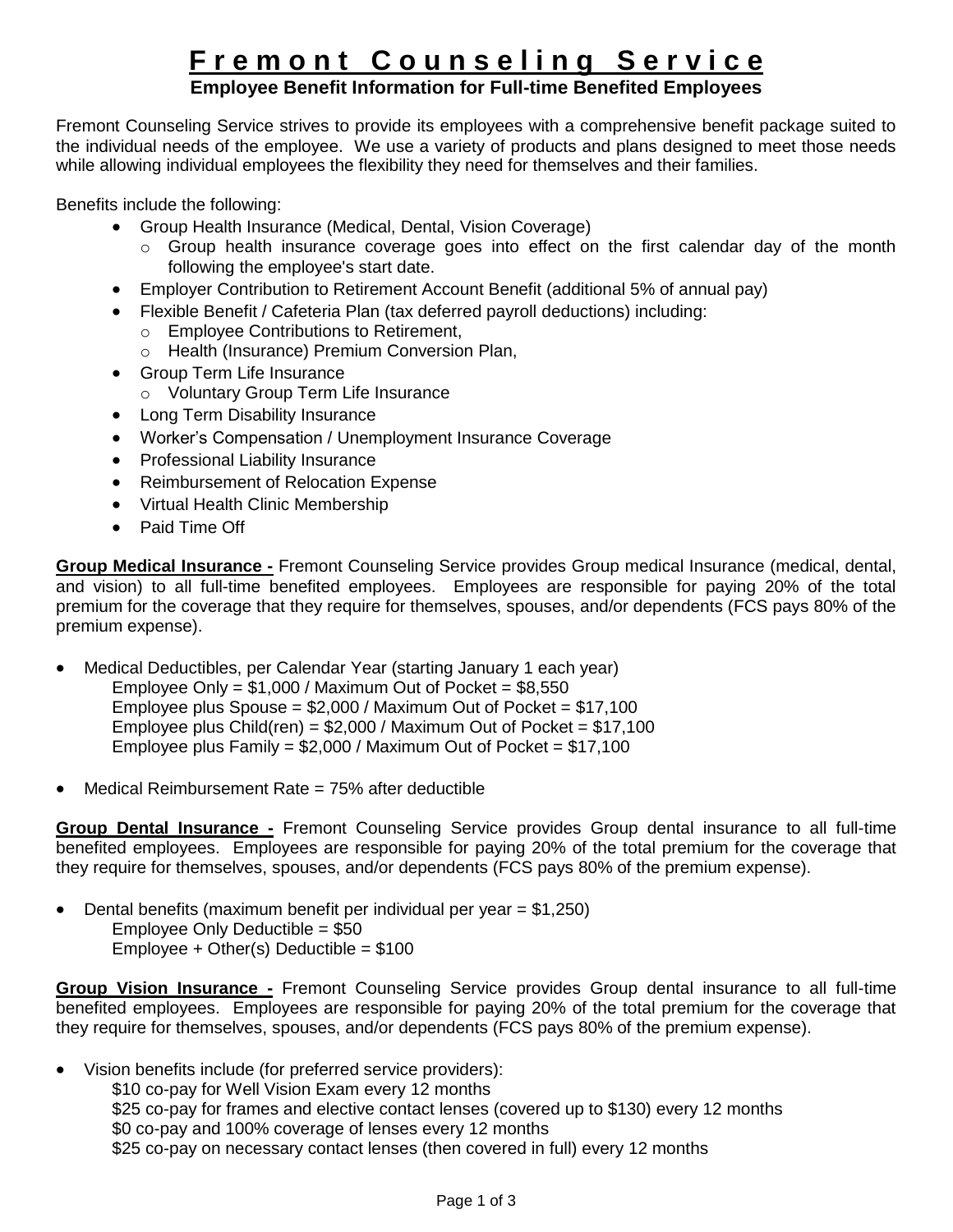# **F r e m o n t C o u n s e l i n g S e r v i c e**

## **Employee Benefit Information for Full-time Benefited Employees**

#### **Employer Contribution to Retirement Account Benefit**

FCS contributes an additional 5% of employee salaries to a 403(b)-retirement account each month. Employees are vested upon beginning employment and the retirement account is immediately portable.

#### **Group Term Life Insurance**

A group term life and accidental death and dismemberment insurance policy is provided to each employee for \$75,000 each. This policy provides \$5,000 for spouse and \$2,000 for each dependent child.

### **Voluntary Term Life Insurance**

Employees are eligible to purchase additional portable term life coverage for themselves, their spouses, and dependents.

#### **Long-Term Disability Insurance**

A modest long-term disability policy is provided to all employees. If an employee has an extended illness or injury, which could continue for ninety (90) or more days, this policy would pay up to 60% of current salary for the length of the disability.

The use of disability insurance is complex and it is important to understand its use as early as possible. If an employee finds that they have need to access this insurance, the employee should meet with the FCS Human Resources Office to have this insurance explained.

#### **Worker's Compensation / Unemployment Insurance Coverage**

Fremont Counseling Services provides Workers Compensation Coverage and pays premiums for unemployment insurance for all employees (regardless of full-time or part-time status).

#### **Professional Liability Insurance**

All Fremont Counseling Service employees are covered by the agency's Professional Liability Insurance policy. This coverage is maintained for one million dollars (\$1,000,000) per incident and three million dollars (\$3,000,000) aggregate for all issues, except sexual misconduct. Sexual misconduct coverage is two hundred fifty thousand dollars (\$250,000) per incident.

#### **Please note that any employee who is not eligible for coverage under the professional liability insurance plan will be terminated immediately**.

#### **Paid Relocation and Assistance with Housing Deposits**

Fremont Counseling Service will reimburse relocation expenses to new, full-time employees who relocate from distances further than 100 miles for a maximum of \$2,000.

Employees that are reimbursed for moving expenses will be required to sign a promissory note specifying their agreement to reimburse Fremont Counseling Service if he/she resigns prior to completing one (1) year of employment. Reimbursement to the agency will be calculated by prorating the percentage of the year the employee worked at Fremont Counseling Service.

#### **Virtual Health Clinic Membership**

This membership includes free 24/7 access to a doctor online or by phone (TeleDoc) and much more.